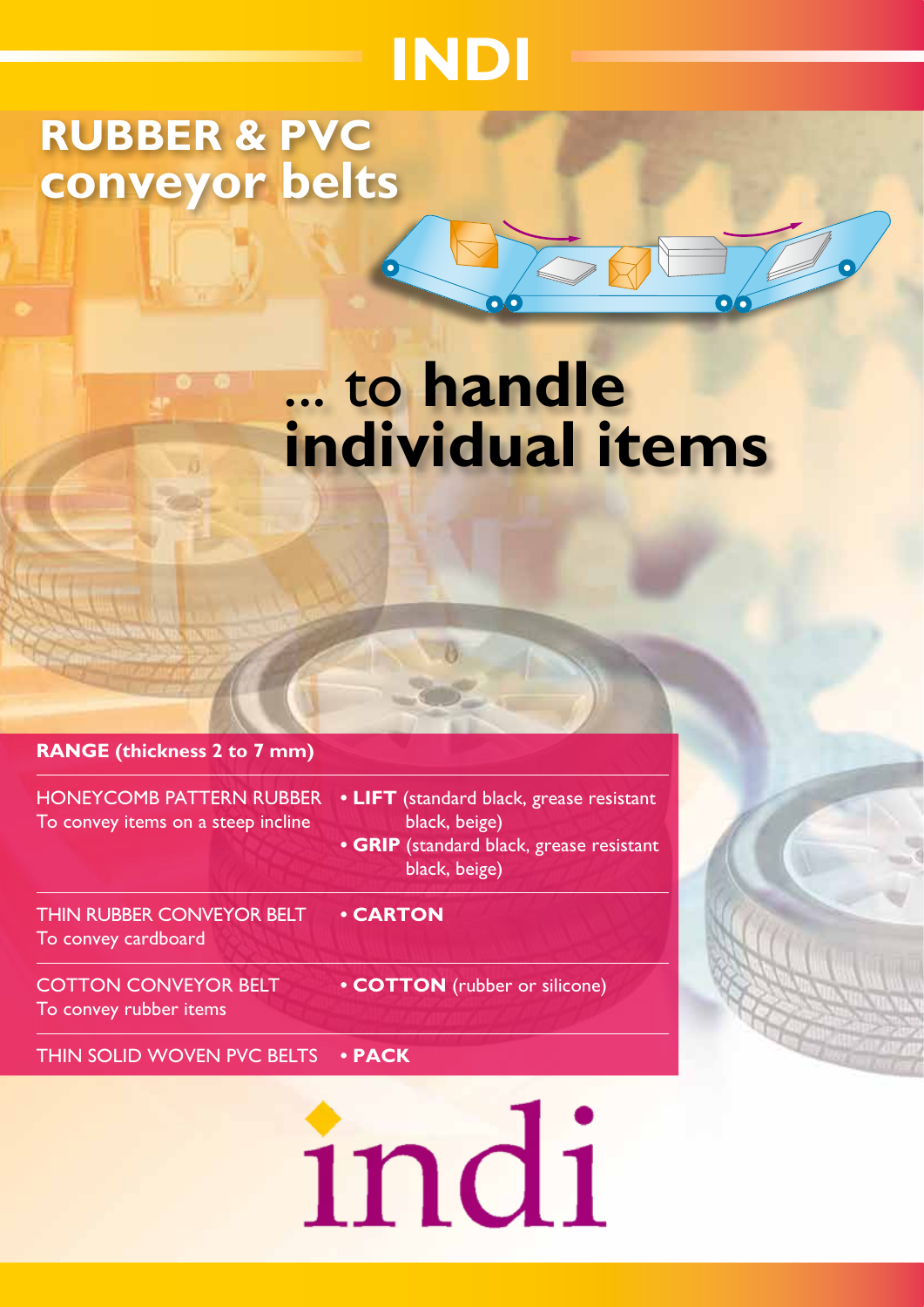#### • Multiply rubber belts, **LIFT & GRIP** with honeycomb patterns to convey items on a steep incline.

The top cover has a honeycomb pattern, the bottom side is bare without rubber coating. The honeycomb pattern is engineered to convey items on a steep incline. This surface is highly adhesive to elevate loads efficiently.

Two types of cover patterns are available. **LIFT** has a cellular honeycomb pattern and **GRIP** has a woven honeycomb pattern. Both covers are available in a choice of rubber coatings; Black A, Black G, Beige as shown below:

|                             | <b>LIFT</b>                        |                    |                             |                |                 | <b>GRIP</b>                             |                  |                                        |                                    |          |                                         |          |
|-----------------------------|------------------------------------|--------------------|-----------------------------|----------------|-----------------|-----------------------------------------|------------------|----------------------------------------|------------------------------------|----------|-----------------------------------------|----------|
| <b>Applications*</b>        | <b>LIFT A</b><br>Standard items    | (1)                | LIFT G<br>Oily items<br>(2) |                |                 | <b>LIFT BEIGE</b><br>Clean items<br>(3) | (1)              | <b>GRIP A</b><br><b>Standard items</b> | <b>GRIP G</b><br>Oily items<br>(2) |          | <b>GRIP BEIGE</b><br>Clean items<br>(3) |          |
| <b>Bottom cover</b>         | No coating                         |                    |                             |                |                 | No coating                              |                  |                                        |                                    |          |                                         |          |
| <b>Top cover properties</b> |                                    |                    |                             |                |                 |                                         |                  |                                        |                                    |          |                                         |          |
| Abrasion (mm <sup>3</sup> ) | 130                                |                    | 165                         |                | < 220           |                                         | 130              |                                        | 165                                |          | < 220                                   |          |
| Shore hardness A            | $60 +/- 5$                         |                    | $60 +/- 5$                  |                | $50 +/- 5$      |                                         | $60 +/- 5$       |                                        | $60 +/- 5$                         |          | $50 +/- 5$                              |          |
| Grease resistance           | no                                 |                    | yes                         |                | no              |                                         | no               |                                        | yes                                |          | no                                      |          |
| Pattern type                |                                    | Cellular honeycomb |                             |                |                 |                                         | Woven honeycomb  |                                        |                                    |          |                                         |          |
| <b>Cover thickness</b>      | 3                                  |                    |                             |                |                 | 3                                       |                  |                                        |                                    |          |                                         |          |
| Tensile strength            | 250N/mm                            | 400N/mm            | 250N/mm                     | 400N/mm        | 250N/mm         | 400N/mm                                 | 250N/mm          | 400N/mm                                | 250N/mm                            | 400N/mm  | 250N/mm                                 | 400N/mm  |
| $Ply$ (EP)                  | $\overline{2}$                     | 3                  | $\overline{2}$              | 3              | $\overline{2}$  | 3                                       | $\overline{2}$   | 3                                      | $\overline{2}$                     | 3        | $\overline{2}$                          | 3        |
| <b>Total thickness</b>      | $6 \text{ mm}$                     | $7 \text{ mm}$     | $6 \text{ mm}$              | $7 \text{ mm}$ | 6 <sub>mm</sub> | $7 \text{ mm}$                          | $5,8 \text{ mm}$ | $6,8$ mm                               | $5,8 \text{ mm}$                   | $6,8$ mm | $5,8$ mm                                | $6,8$ mm |
| Temperature                 | -20 $^{\circ}$ to +70 $^{\circ}$ C |                    |                             |                |                 | $20^\circ$ to $+70^\circ$ C             |                  |                                        |                                    |          |                                         |          |

Product denomination: **LIFT 400/3-1450-G LIFT:** top cover with cellular honeycomb pattern **400:** tensile strength 400N/mm **3:** 3 plies **1450:** belt width in mm **G:** grease resistant top cover

\* *Examples:*

*(1) Bags, boxes, tins, wood, metal pieces (non greasy)*

*(2) Metal sheets, manufacturing components* 

*(3) Sea products, pharmaceuticals, perfume*

#### • CONVEYOR BELT OR SPECIFIC DRIVING BELT FOR THE CARDBOARD INDUSTRY: **CARTON**

The carcass is made of 3 cotton/polyester plies separated by rubber interlayers. The top textile cover is coated with a clear non-slip rubber that avoids marking the items being carried.

The bottom cover has a coating designed to enable free running on idlers or on a slide bed.



# $inc$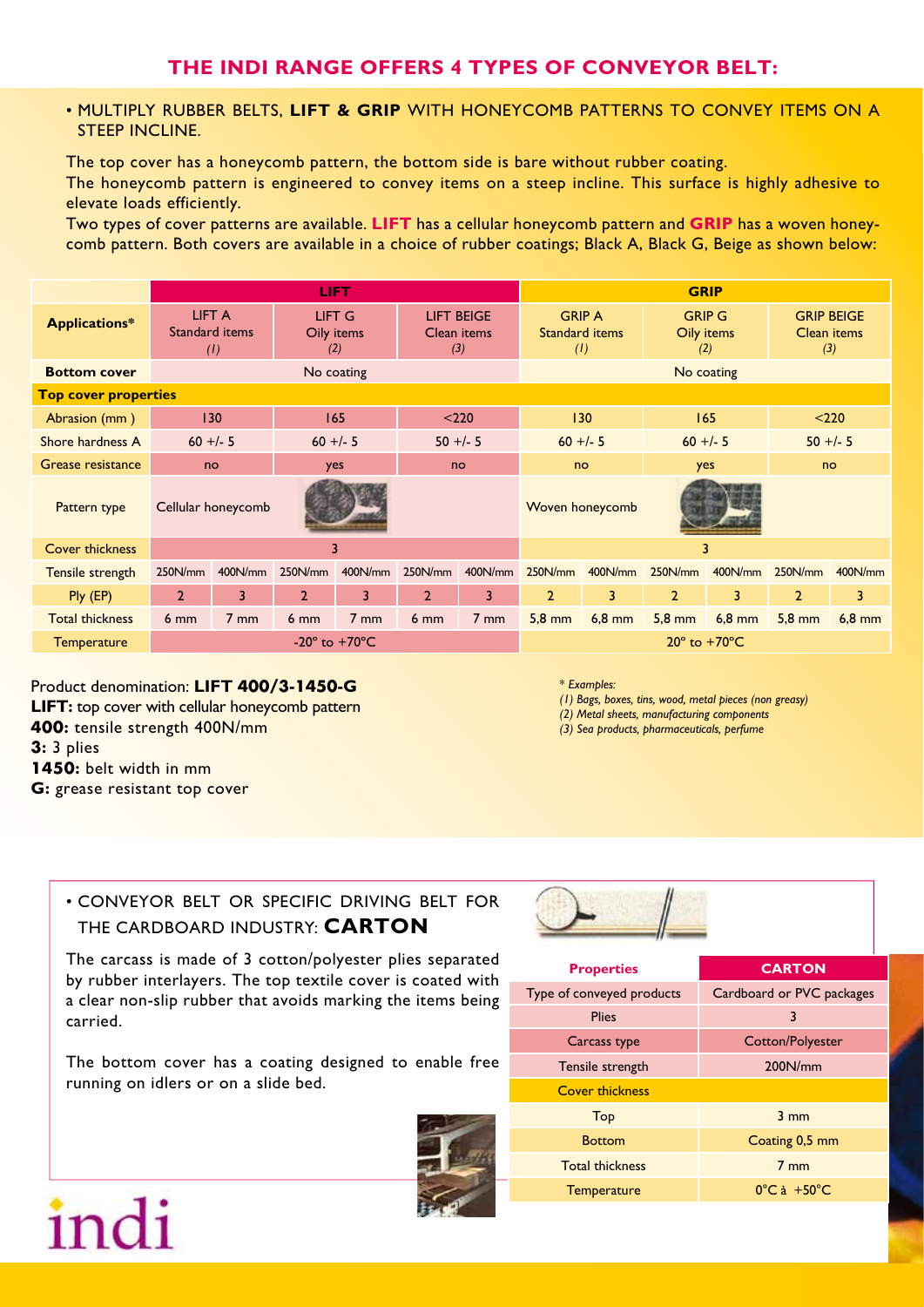#### • COTTON BELTS FOR THE RUBBER INDUSTRY: **COTTON**

Cotton range belts have 3, 4 or 5 cotton plies, with no interlayers. Depending on the type of use, these belts can be coated with either beige or red rubber covers (C=0.5mm cover)or stay bare (B=bare). Cotton range belts are usually used to convey crude or vulcanized rubber pieces.

|                              | <b>COTTON C+C</b>                  |                |                 | <b>COTTON B+B</b>                    | <b>COTTON SIL C+B</b>                          |  |  |
|------------------------------|------------------------------------|----------------|-----------------|--------------------------------------|------------------------------------------------|--|--|
| Applications*                | Diverse use (1)                    |                |                 | Tyre industry (2)                    | Tyre industry $(3)$                            |  |  |
| Top cover, thickness, colour | Rubber 0.5 mm - Red                |                |                 | <b>Without covers - Beige</b>        | Silicone 0,5 mm<br>+ rubber base<br>1 mm - Red |  |  |
| <b>Bottom cover</b>          | <b>Rubber coated</b>               |                |                 | <b>Without covers</b>                | <b>Without covers</b>                          |  |  |
| Ply(resistance 80N/mm/ply)   | 3                                  | $\overline{4}$ | 5               | 3                                    | 3                                              |  |  |
| Total thickness (mm)         | 3,6                                | 4,8            | $6\phantom{1}6$ | 3,8                                  | 3,5                                            |  |  |
| Temperature                  | -20 $C^{\circ}$ to +70 $^{\circ}C$ |                |                 | -20 $^{\circ}$ C to +70 $^{\circ}$ C | $-30^{\circ}$ C to $+110^{\circ}$ C            |  |  |
| <b>Sketches</b>              | View<br>Top<br><b>Bottom</b>       |                |                 | View<br>Top<br><b>Bottom</b>         | View<br><b>Top</b><br><b>Bottom</b>            |  |  |

Product denomination: **COTTON 240/3-1000-SIL C+B 240:** tensile strength 240N/mm **3:** 3 ply **1000:** belt width in mm **SIL C:** with 1.5 mm coating (0.5 mm of silicone on a 1 mm rubber base) **B**: bare bottom cover

\* *Examples:*

- *(1) Used in numerous and diversified industries. Its main benefit is its dense structure enabling a high resistance to fastening while being a lightweight belt.*
- *(2) Used in the tyre industry to handle crude rubber in cold to average temperatures*
- *(3) Used in the tyre industry to handle crude rubber or finished hot products*
- SOLID WOVEN THIN BELTS WITH OR WITHOUT PVC COATING NAMED **PACK,** to convey all types of items and packages. This belt is mostly engineered for the postal services.

| <b>Properties</b>         | <b>PACK Range</b>                                                        |         |  |  |  |  |
|---------------------------|--------------------------------------------------------------------------|---------|--|--|--|--|
| Type of conveyed products | All types                                                                |         |  |  |  |  |
| Carcass                   | Highly resistant solid-woven<br>polyester/cotton warp PVC<br>impregnated |         |  |  |  |  |
| <b>Types of covers</b>    |                                                                          |         |  |  |  |  |
| Top                       | Without = $B$ , With = $C$                                               |         |  |  |  |  |
| <b>Bottom</b>             | Without = $B$ , With = $C$                                               |         |  |  |  |  |
| Cover thickness (if any)  | $\approx$ 0.5 mm                                                         |         |  |  |  |  |
| <b>Tensile strength</b>   | 250N/mm                                                                  | 315N/mm |  |  |  |  |
| Total thickness (mm) C+C  | 3,2                                                                      | 3,4     |  |  |  |  |
| Total thickness (mm) C+B  | 2,7                                                                      | 2,9     |  |  |  |  |
| Total thickness (mm) B+B  | 2,2                                                                      | 2,4     |  |  |  |  |
| Grease/fat resistant      | Yes                                                                      |         |  |  |  |  |
| <b>Temperature</b>        | $0^{\circ}$ C to $+50^{\circ}$ C                                         |         |  |  |  |  |

Product denomination: **PACK 250/1-1450-C+B 250 :** tensile strength 250N/mm **1:** 1 ply **1450 :** belt width in mm **C:** top with covers to 0,5mm **B:** bare bottom cover



*Example: PACK 250/1-1450-C+C*